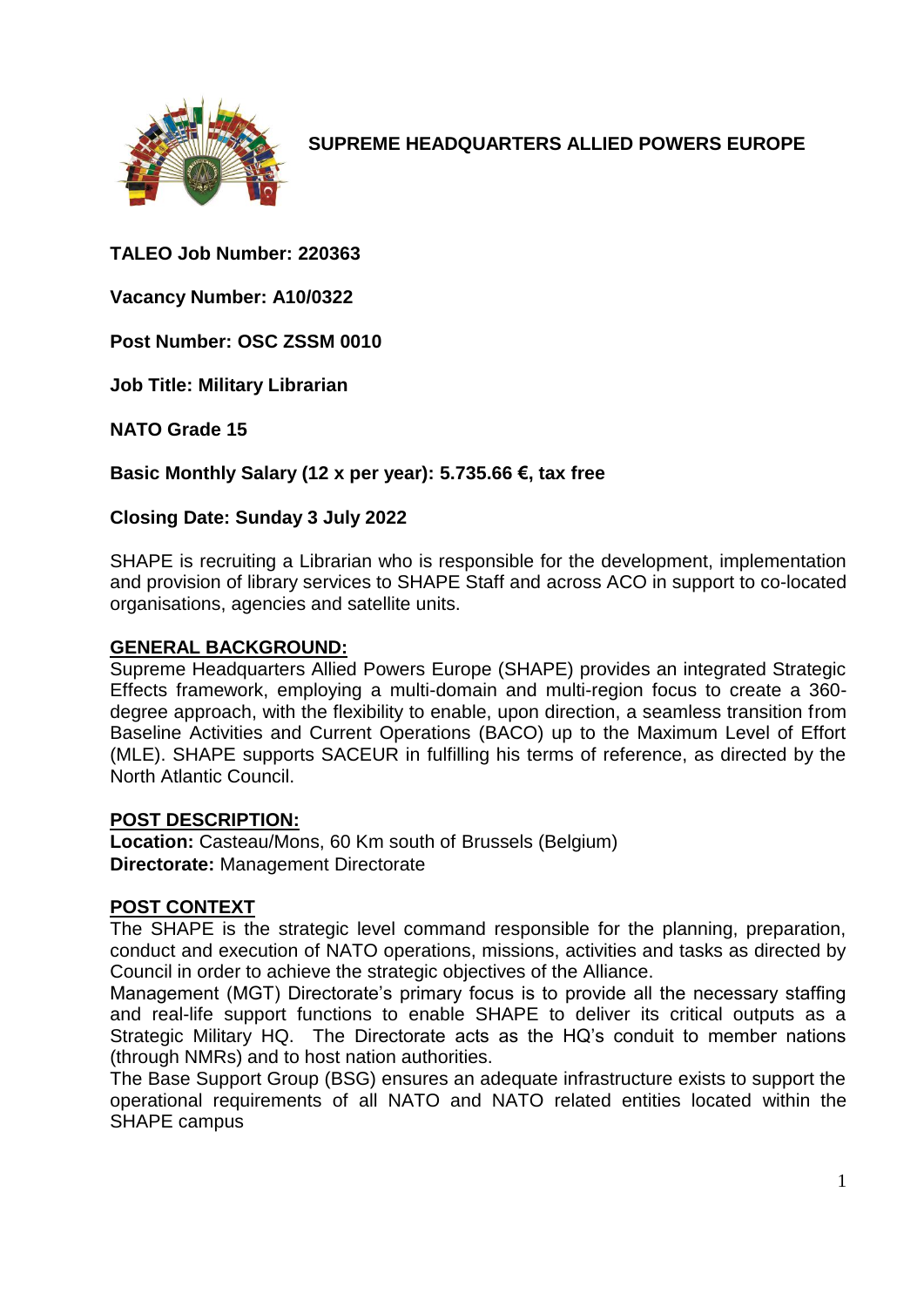The Base Support (BSM) Branch provides overall management support and coordination in all branches within BSG.

The Military Library provides modern library services.

### **PRINCIPAL DUTIES**

The incumbent's duties are:

- Responsible for the selection, purchase, classification, cataloguing, indexing and accounting for books, periodicals, electronic resources, databases, subscriptions and all other library collections,

- Responsible for the daily operation of the Military & Research Library including reference and circulation services for SHAPE staff.

- Provides collections and services for the SHAPE Command Group, divisions, and other tenant commands according to their needs.

- Manages the library budget and the procurement of materials including subscriptions, contracts for information services, competitive bidding process, single source bidding, etc. Performs all procurement and budget processes according to SHAPE procedures and financial systems.

- Develops procedures, directives, and policies to manage the library

- Promotes library services & provides training

- Develops new services according to staff needs.

- Performs other related duties as it may be required.

# **SPECIAL REQUIREMENTS AND ADDITIONAL DUTIES**

The employee may be required to perform a similar range of duties elsewhere within the organisation at the same grade without there being any change to the contract The work is normally performed in a Normal NATO office working environment.

Normal Working Conditions apply.

The risk of injury is categorised as: No Risk.

# **ESSENTIAL QUALIFICATIONS**

#### **A. Professional/Experience**

- 1) Minimum 4 years of experience in a library and/or information management and archival working environment, selecting, acquiring, organizing and storing collections of information, and facilitating the use of information.
- 2) Minimum 2 years of experience in a related post in an international environment and interacting effectively with senior officials.
- 3) Minimum 1 year of recent experience (in the last 5 years) in the development and implementation of library, information management or archival policies.

# **B. Education/Training**

University Degree in library, information science, archival studies or related field and minimum 2 years related experience, or Higher Secondary education and completed advanced vocational training in library, information science, archival studies or related field, leading to a professional qualification or professional accreditation with minimum 4 years post related experience.

#### **C. Language**

English - SLP 3333 (Listening, Speaking, Reading and Writing) French - SLP 3333 - (Listening, Speaking, Reading and Writing)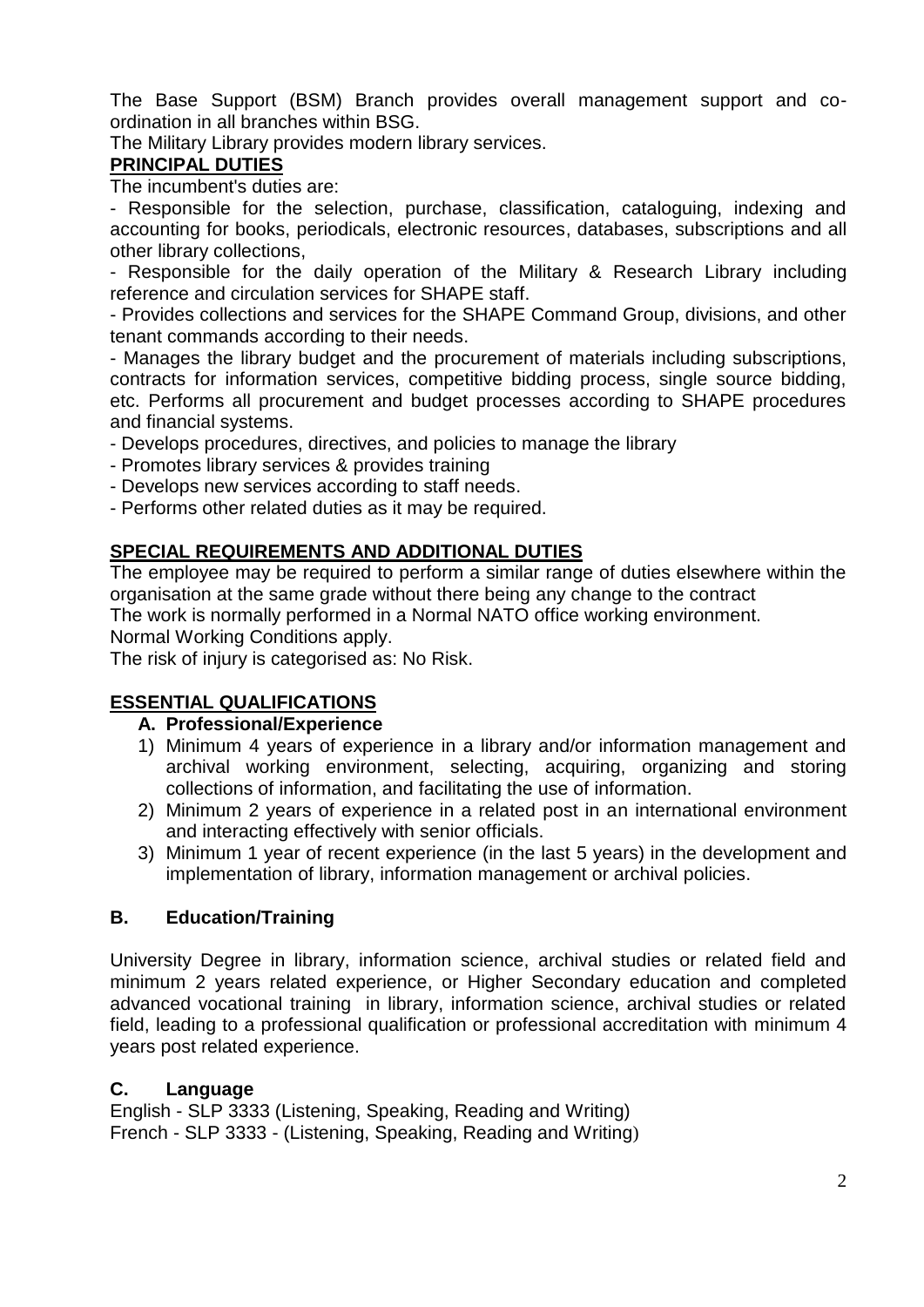NOTE: The working language of this post and in this Headquarters is mainly in English.

# **DESIRABLE QUALIFICATIONS**

# **A. Professional Experience**

- 1) Experience in electronic content management systems, library automation.
- 2) Experience in a security conscious environment and in handling of classified information.
- 3) Possess experience giving training or presentations to groups.

#### **B. Education/Training**

- 1) Master's degree in library, information science, archival studies, or related field.
- 2) Interest in international security issues.
- 3) Demonstrated thorough knowledge of NATO and Alliance activities.

# **ATTRIBUTES/COMPETENCIES**

• *Personal Attributes*: The post holder must work on his/her own initiative and be able to manage problems as and when they occur. He/she must be able to work under pressure providing real time solutions based on knowledge and experience. The ability to be decisive, adaptable and to prioritise is essential in accomplishing the various duties of the post together with being service minded. The incumbent must possess strong interpersonal and communication skills, in particular superior writing and oral skills.

• *Managerial Responsibilities*: None

• *Professional Contacts*: Maintains contacts with internal stakeholders, such as staff and senior officials, as well as external stakeholders such NATO or national military libraries, contracted suppliers.

• *Contribution To Objectives*: Provides a source of reading and research materials of a military, technical, and professional nature for the SHAPE Staff.

• *Supervisory Responsibilities*: may be required to direct and supervise the work priorities of an adhoc or permanent team within the functional area.

This post reports to OSC ZSSX 0010 - Branch Head (Support Management).

#### **REMARKS:**

Duration of contract: Serving staff members will be offered a contract according to the NATO Civilian Personnel Regulations (NCPR). Newly recruited staff will be offered a definite duration contract of three years, normally followed by an indefinite duration contract.

The candidature of redundant NICs at NATO Grade 15 will be given priority consideration provided their CHRM / Personnel Officer notifies SHAPE Recruitment Section by not later than the vacancy's closing date.

# **HOW TO APPLY FOR A NATO CIVILIAN POST AT SHAPE:**

Applications are to be submitted using NATO Talent Acquisition Platform (NTAP) [\(https://nato.taleo.net/careersection/2/jobsearch.ftl?lang-en\)](https://nato.taleo.net/careersection/1/jobsearch.ftl?lang-en). Applications submitted by other means (e.g. mail, e-mail, fax, etc) are not accepted.